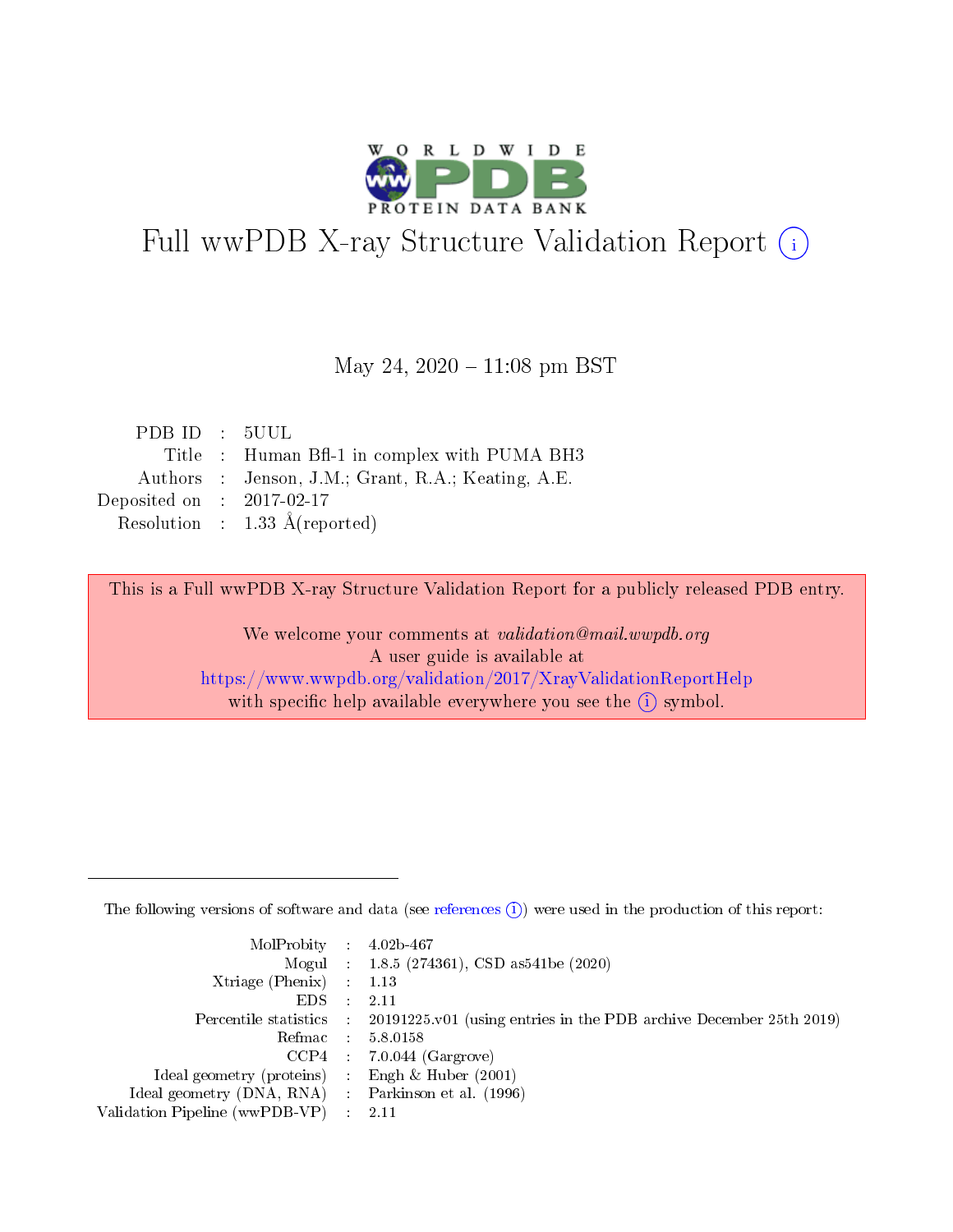## 1 [O](https://www.wwpdb.org/validation/2017/XrayValidationReportHelp#overall_quality)verall quality at a glance (i)

The following experimental techniques were used to determine the structure: X-RAY DIFFRACTION

The reported resolution of this entry is 1.33 Å.

Percentile scores (ranging between 0-100) for global validation metrics of the entry are shown in the following graphic. The table shows the number of entries on which the scores are based.



| Metric                | Whole archive<br>$(\#\mathrm{Entries})$ | Similar resolution<br>$(\#\text{Entries},\,\text{resolution}\,\,\text{range}(\textup{\AA}))$ |
|-----------------------|-----------------------------------------|----------------------------------------------------------------------------------------------|
| $R_{free}$            | 130704                                  | $1385(1.36-1.32)$                                                                            |
| Clashscore            | 141614                                  | $1417(1.36-1.32)$                                                                            |
| Ramachandran outliers | 138981                                  | $\overline{1397 (1.36-1.32)}$                                                                |
| Sidechain outliers    | 138945                                  | $1397(1.36-1.32)$                                                                            |
| RSRZ outliers         | 127900                                  | $1369(1.36-1.32)$                                                                            |

The table below summarises the geometric issues observed across the polymeric chains and their fit to the electron density. The red, orange, yellow and green segments on the lower bar indicate the fraction of residues that contain outliers for  $>=3, 2, 1$  and 0 types of geometric quality criteria respectively. A grey segment represents the fraction of residues that are not modelled. The numeric value for each fraction is indicated below the corresponding segment, with a dot representing fractions <=5% The upper red bar (where present) indicates the fraction of residues that have poor fit to the electron density. The numeric value is given above the bar.

| Mol | $Chain$ Length | Quality of chain |  |
|-----|----------------|------------------|--|
|     | 152            | 7%<br>99%        |  |
|     |                | 96%              |  |

The following table lists non-polymeric compounds, carbohydrate monomers and non-standard residues in protein, DNA, RNA chains that are outliers for geometric or electron-density-fit criteria:

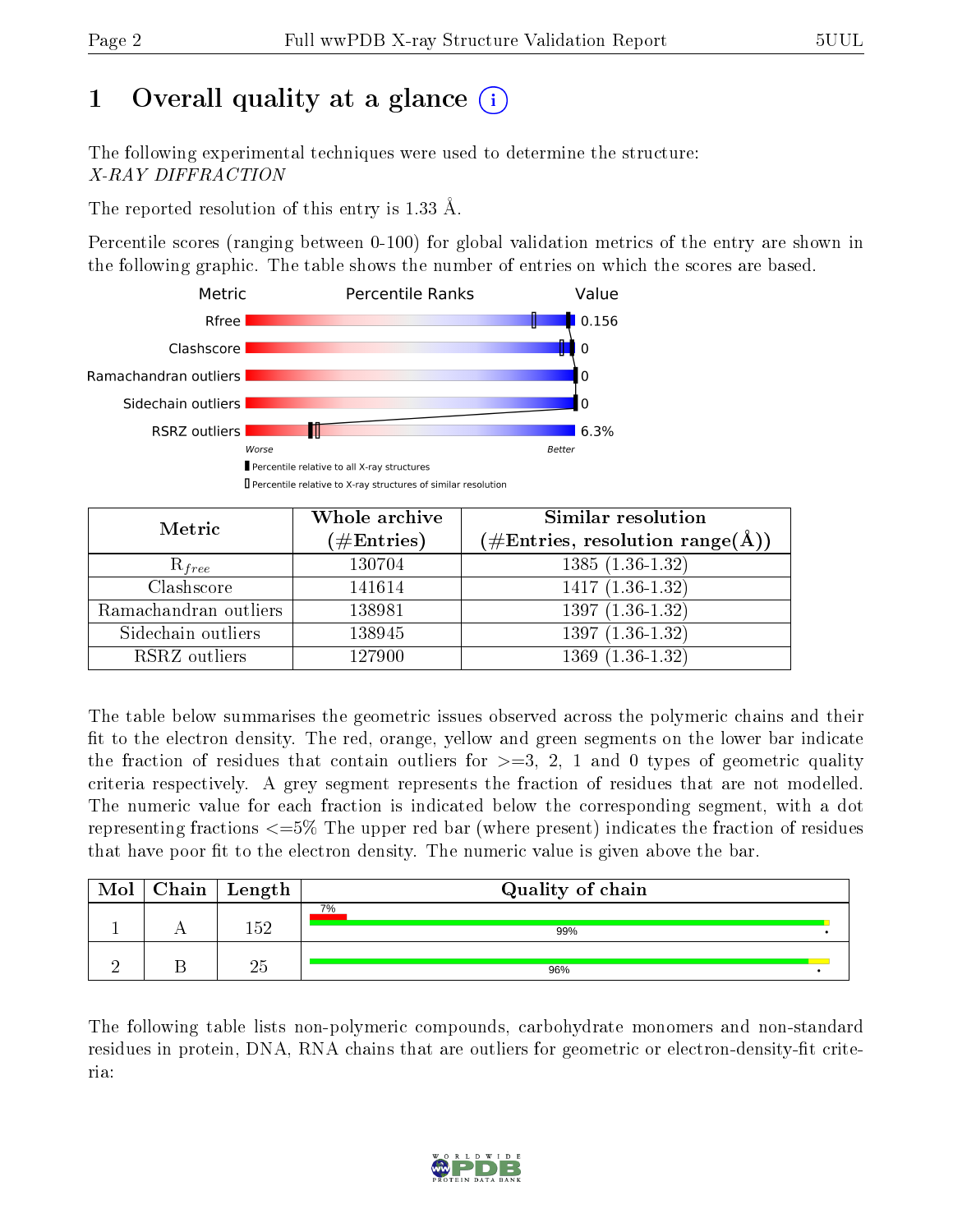|            |  |     |  | Mol   Type   Chain   Res   Chirality   Geometry   Clashes   Electron density |
|------------|--|-----|--|------------------------------------------------------------------------------|
| $-3$   SO4 |  | 101 |  |                                                                              |

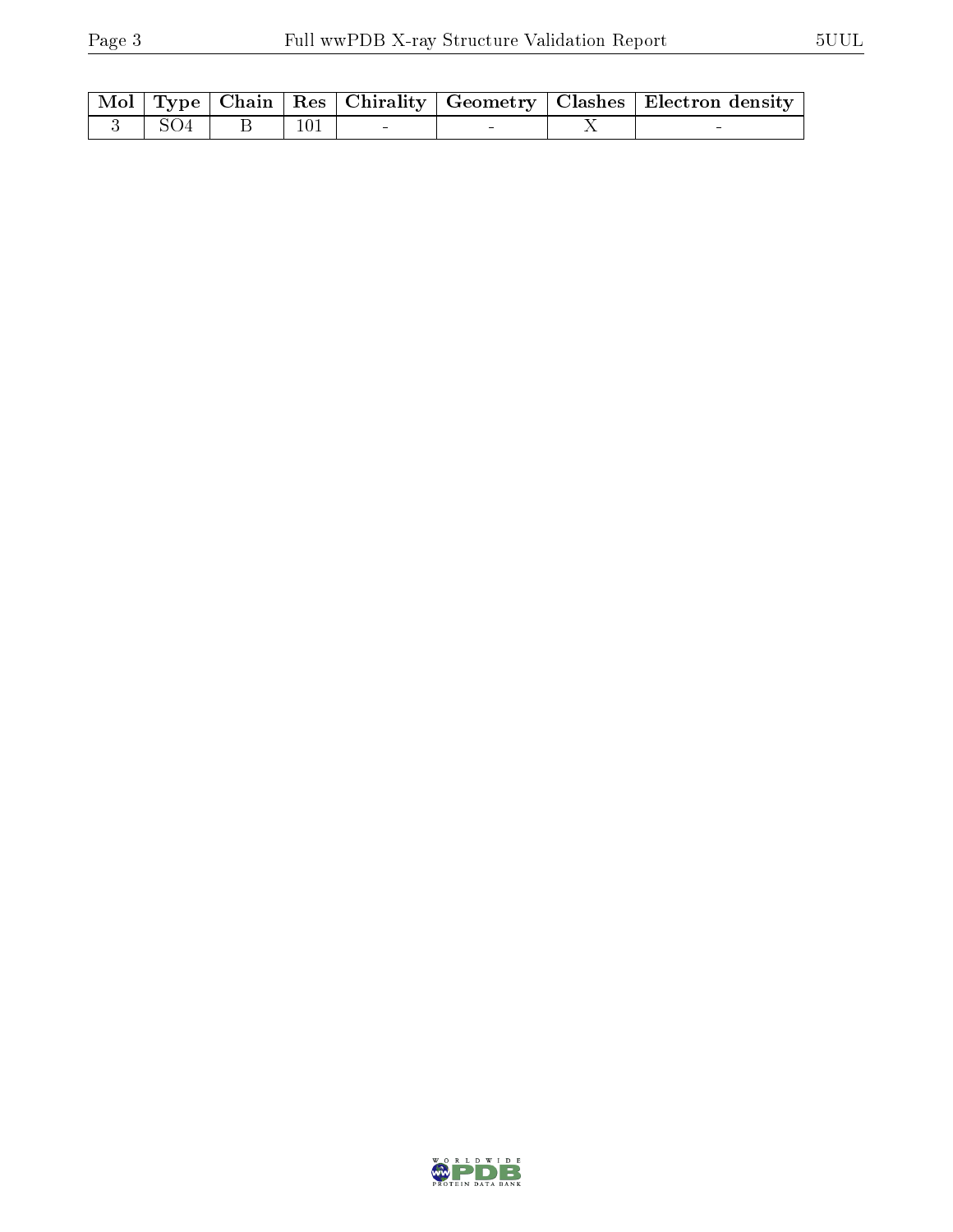## 2 Entry composition (i)

There are 4 unique types of molecules in this entry. The entry contains 3152 atoms, of which 1501 are hydrogens and 0 are deuteriums.

In the tables below, the ZeroOcc column contains the number of atoms modelled with zero occupancy, the AltConf column contains the number of residues with at least one atom in alternate conformation and the Trace column contains the number of residues modelled with at most 2 atoms.

Molecule 1 is a protein called Bcl-2-related protein A1.

| Mol | Chain Residues |                          | $\rm{Atoms}$ |      |     |      |  | ZeroOcc | $\mid$ AltConf $\mid$ Trace $\mid$ |  |
|-----|----------------|--------------------------|--------------|------|-----|------|--|---------|------------------------------------|--|
|     | 152            | $\mathrm{Total}$<br>2603 | 836          | 1308 | 214 | -237 |  |         |                                    |  |

There is a discrepancy between the modelled and reference sequences:

|  |     | Chain   Residue   Modelled   Actual   Comment | Reference |
|--|-----|-----------------------------------------------|-----------|
|  | GLY | expression tag   UNP $Q16548$                 |           |

Molecule 2 is a protein called Bcl-2-binding component 3.

| Mol |    | Chain   Residues |                | Atoms |        |  |     |  | $\rm{ZeroOcc} \mid \rm{AltConf} \mid \rm{Trace}$ |  |
|-----|----|------------------|----------------|-------|--------|--|-----|--|--------------------------------------------------|--|
|     | ىد | 25               | $\text{Total}$ | 123   | 193 41 |  | -39 |  |                                                  |  |

There are 2 discrepancies between the modelled and reference sequences:

|      |                 |                | Chain   Residue   Modelled   Actual   Comment | Reference                |
|------|-----------------|----------------|-----------------------------------------------|--------------------------|
|      | ACE             | $\sim$         |                                               | acetylation   UNP Q9BXH1 |
| -24- | NH <sub>2</sub> | <b>Section</b> |                                               | amidation   UNP Q9BXH1   |

• Molecule 3 is SULFATE ION (three-letter code: SO4) (formula:  $O_4S$ ).

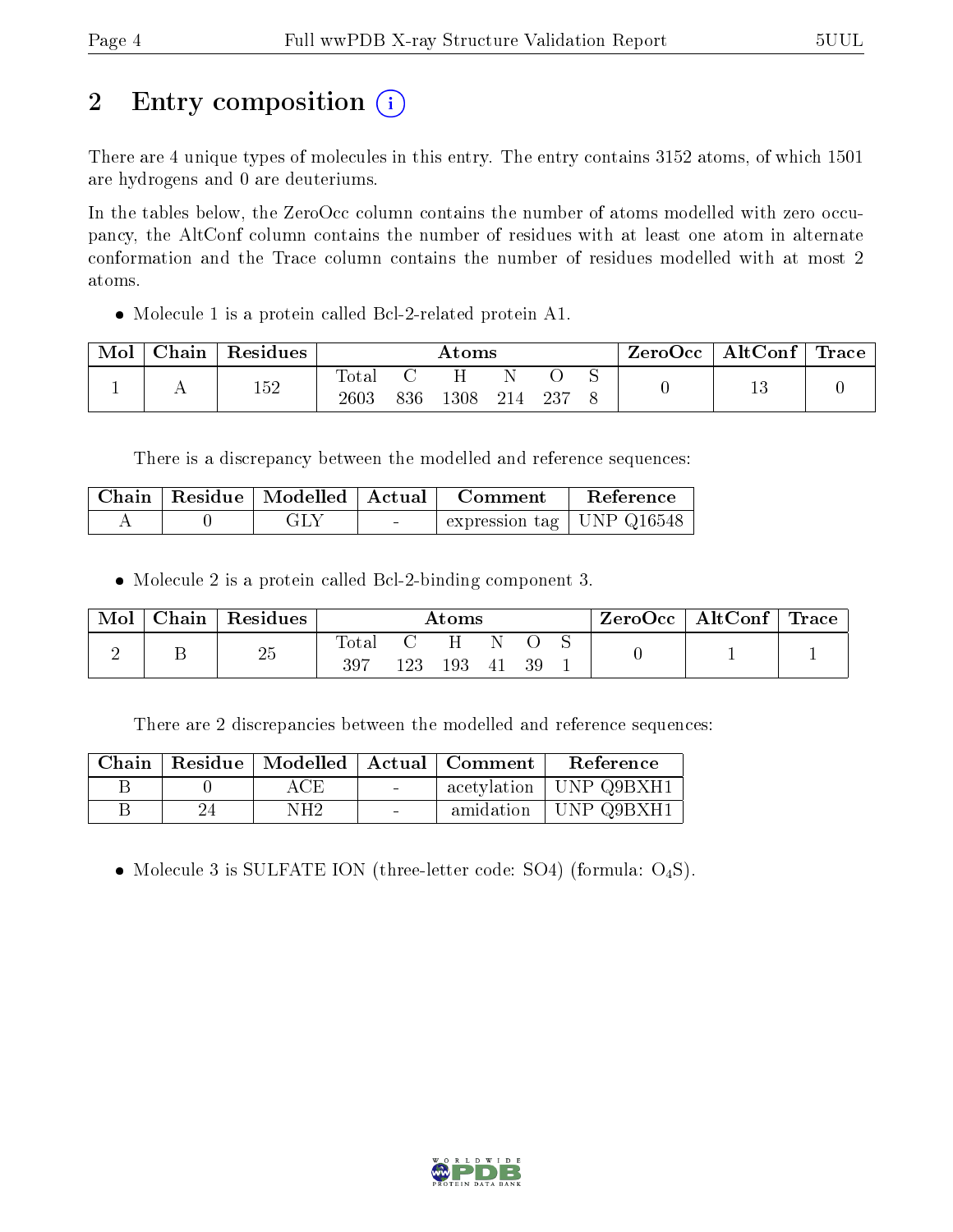

|  | Mol   Chain   Residues | Atoms |  |  | $ZeroOcc \   \ AltConf$ |  |
|--|------------------------|-------|--|--|-------------------------|--|
|  |                        | Total |  |  |                         |  |

 $\bullet\,$  Molecule 4 is water.

|  | Mol   Chain   Residues | Atoms               | $ZeroOcc \   \$ AltConf |
|--|------------------------|---------------------|-------------------------|
|  | 129                    | Total<br>129<br>129 |                         |
|  |                        | Total O             |                         |

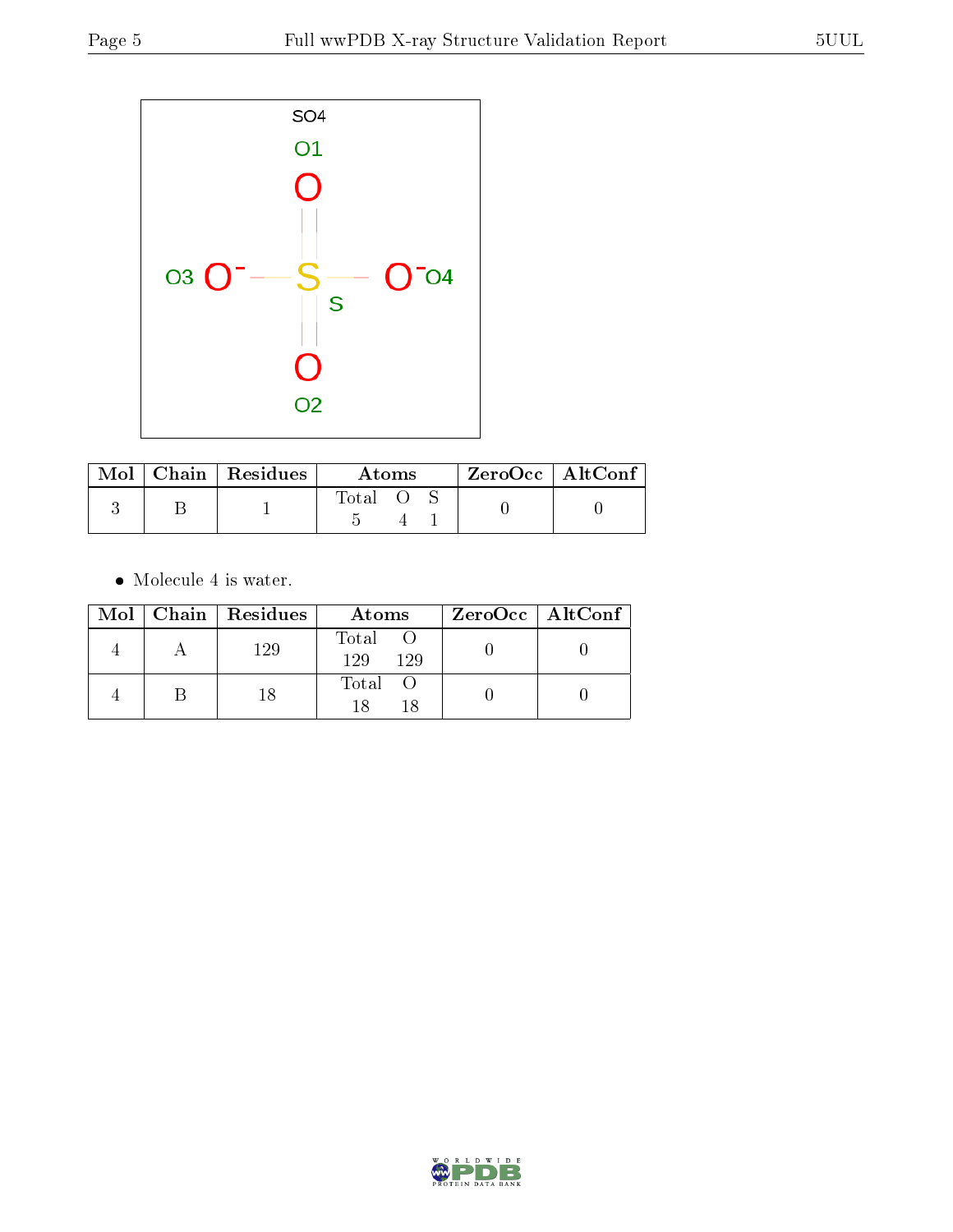<mark>ទ ដ</mark> ដ<br>ស

## 3 Residue-property plots  $(i)$

These plots are drawn for all protein, RNA and DNA chains in the entry. The first graphic for a chain summarises the proportions of the various outlier classes displayed in the second graphic. The second graphic shows the sequence view annotated by issues in geometry and electron density. Residues are color-coded according to the number of geometric quality criteria for which they contain at least one outlier: green  $= 0$ , yellow  $= 1$ , orange  $= 2$  and red  $= 3$  or more. A red dot above a residue indicates a poor fit to the electron density (RSRZ  $> 2$ ). Stretches of 2 or more consecutive residues without any outlier are shown as a green connector. Residues present in the sample, but not in the model, are shown in grey.

• Molecule 1: Bcl-2-related protein A1



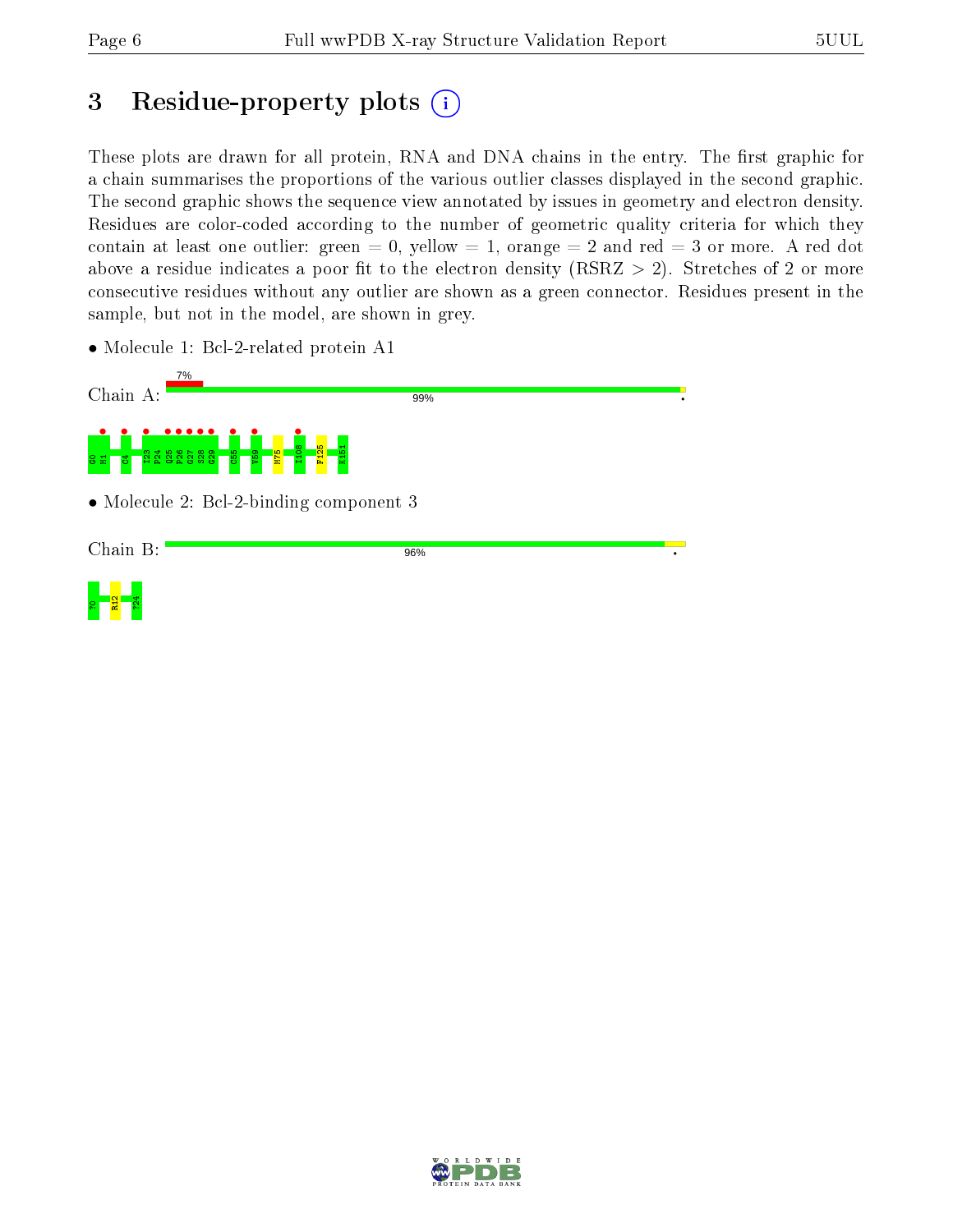## 4 Data and refinement statistics  $(i)$

| Property                                                         | Value                                            | Source     |
|------------------------------------------------------------------|--------------------------------------------------|------------|
| $\overline{\text{Space}}$ group                                  | P 1 21 1                                         | Depositor  |
| $\operatorname{Cell}$ constants                                  | $43.43\text{\AA}$<br>$43.21\text{\AA}$<br>47.38Å |            |
| a, b, c, $\alpha$ , $\beta$ , $\gamma$                           | $90.00^\circ$<br>$114.39^\circ$<br>$90.00^\circ$ | Depositor  |
| Resolution $(A)$                                                 | 43.15<br>$-1.33$                                 | Depositor  |
|                                                                  | 43.16<br>$-1.33$                                 | <b>EDS</b> |
| % Data completeness                                              | $97.3(43.15-1.33)$                               | Depositor  |
| (in resolution range)                                            | $95.1(43.16-1.33)$                               | <b>EDS</b> |
| $R_{merge}$                                                      | 0.06                                             | Depositor  |
| $\mathrm{R}_{sym}$                                               | (Not available)                                  | Depositor  |
| $\langle I/\sigma(I) \rangle^{-1}$                               | 2.73 (at $1.33\text{\AA}$ )                      | Xtriage    |
| Refinement program                                               | PHENIX 1.10 2155                                 | Depositor  |
| $R, R_{free}$                                                    | $\overline{0.133}$ ,<br>0.155                    | Depositor  |
|                                                                  | 0.133<br>0.156<br>$\overline{a}$                 | DCC        |
| $R_{free}$ test set                                              | $\overline{2014}$ reflections $(5.61\%)$         | wwPDB-VP   |
| Wilson B-factor $(A^2)$                                          | 12.6                                             | Xtriage    |
| Anisotropy                                                       | 0.385                                            | Xtriage    |
| Bulk solvent $k_{sol}(\text{e}/\text{A}^3), B_{sol}(\text{A}^2)$ | 0.41, 45.4                                       | <b>EDS</b> |
| L-test for twinning <sup>2</sup>                                 | $< L >$ = 0.49, $< L^2 >$ = 0.32                 | Xtriage    |
| Estimated twinning fraction                                      | $0.025$ for h,-k,-h-l                            | Xtriage    |
| $F_o, F_c$ correlation                                           | 0.97                                             | <b>EDS</b> |
| Total number of atoms                                            | 3152                                             | wwPDB-VP   |
| Average B, all atoms $(A^2)$                                     | 23.0                                             | wwPDB-VP   |

Xtriage's analysis on translational NCS is as follows: The largest off-origin peak in the Patterson function is  $11.09\%$  of the height of the origin peak. No significant pseudotranslation is detected.

<sup>&</sup>lt;sup>2</sup>Theoretical values of  $\langle |L| \rangle$ ,  $\langle L^2 \rangle$  for acentric reflections are 0.5, 0.333 respectively for untwinned datasets, and 0.375, 0.2 for perfectly twinned datasets.



<span id="page-6-1"></span><span id="page-6-0"></span><sup>1</sup> Intensities estimated from amplitudes.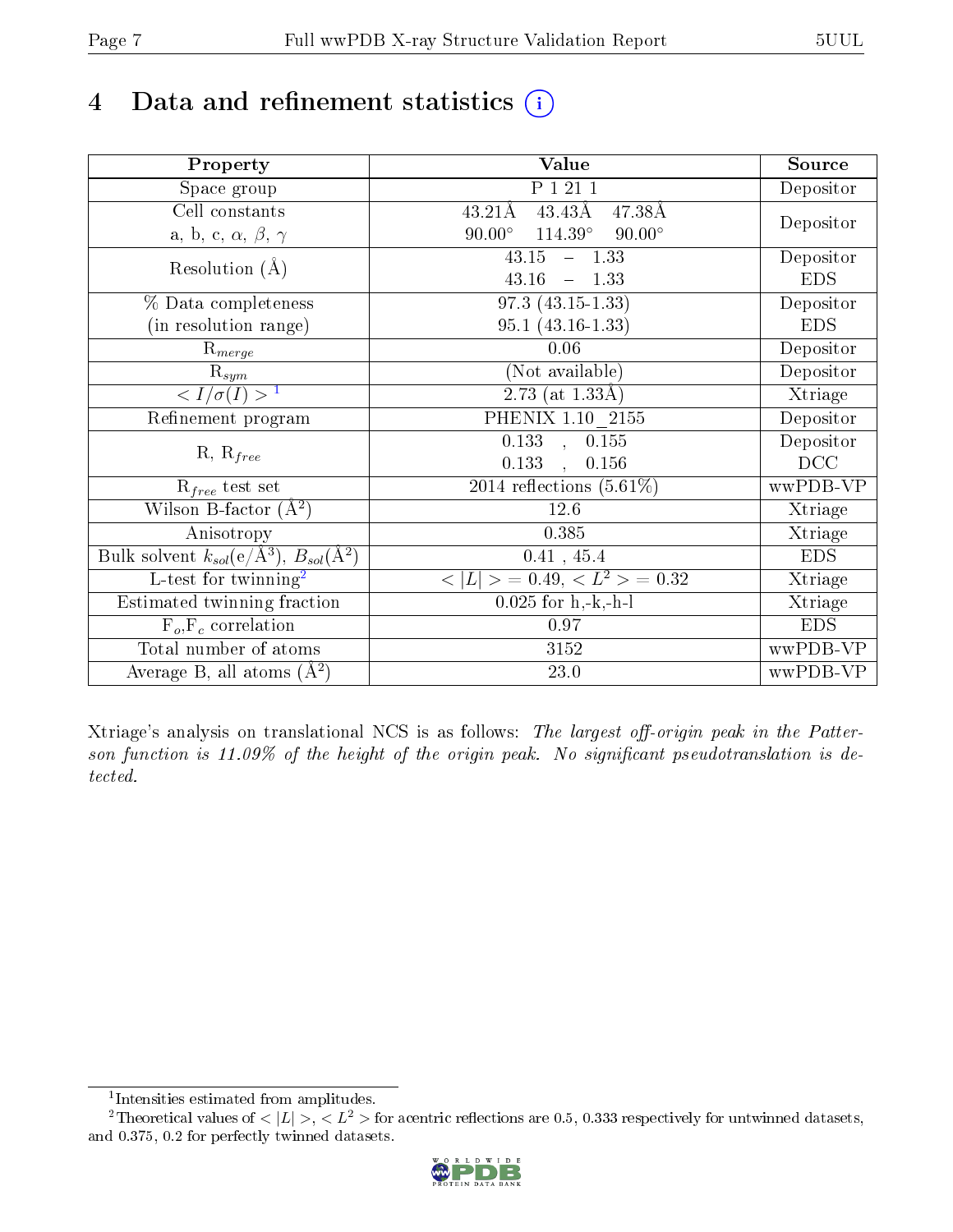## 5 Model quality  $(i)$

### 5.1 Standard geometry  $(i)$

Bond lengths and bond angles in the following residue types are not validated in this section: SO4, ACE, NH2

The Z score for a bond length (or angle) is the number of standard deviations the observed value is removed from the expected value. A bond length (or angle) with  $|Z| > 5$  is considered an outlier worth inspection. RMSZ is the root-mean-square of all Z scores of the bond lengths (or angles).

| Mol           | Chain |      | Bond lengths | Bond angles |             |  |
|---------------|-------|------|--------------|-------------|-------------|--|
|               |       | RMSZ | $\# Z  > 5$  | RMSZ        | # $ Z  > 5$ |  |
|               |       | 0.37 | 0/1359       | 0.53        | 0/1828      |  |
| $\mathcal{D}$ |       | 0.33 | 0/206        | 0.54        | 0/276       |  |
| ΔH            | A 11  | 0.37 | /1565        | 0.53        | /2104       |  |

There are no bond length outliers.

There are no bond angle outliers.

There are no chirality outliers.

There are no planarity outliers.

#### $5.2$  Too-close contacts  $(i)$

In the following table, the Non-H and H(model) columns list the number of non-hydrogen atoms and hydrogen atoms in the chain respectively. The H(added) column lists the number of hydrogen atoms added and optimized by MolProbity. The Clashes column lists the number of clashes within the asymmetric unit, whereas Symm-Clashes lists symmetry related clashes.

|   |      | $\boxed{\text{Mol}$ Chain   Non-H   H(model) | H(added) | Clashes   Symm-Clashes |
|---|------|----------------------------------------------|----------|------------------------|
|   | 1295 | 1308                                         | 1335     |                        |
|   | 204  | 193                                          | 193      |                        |
| ച |      |                                              |          |                        |
|   | 129  |                                              |          |                        |
|   |      |                                              |          |                        |
|   | 1651 | $150\,1$                                     | 1528     |                        |

The all-atom clashscore is defined as the number of clashes found per 1000 atoms (including hydrogen atoms). The all-atom clashscore for this structure is 0.

All (1) close contacts within the same asymmetric unit are listed below, sorted by their clash magnitude.

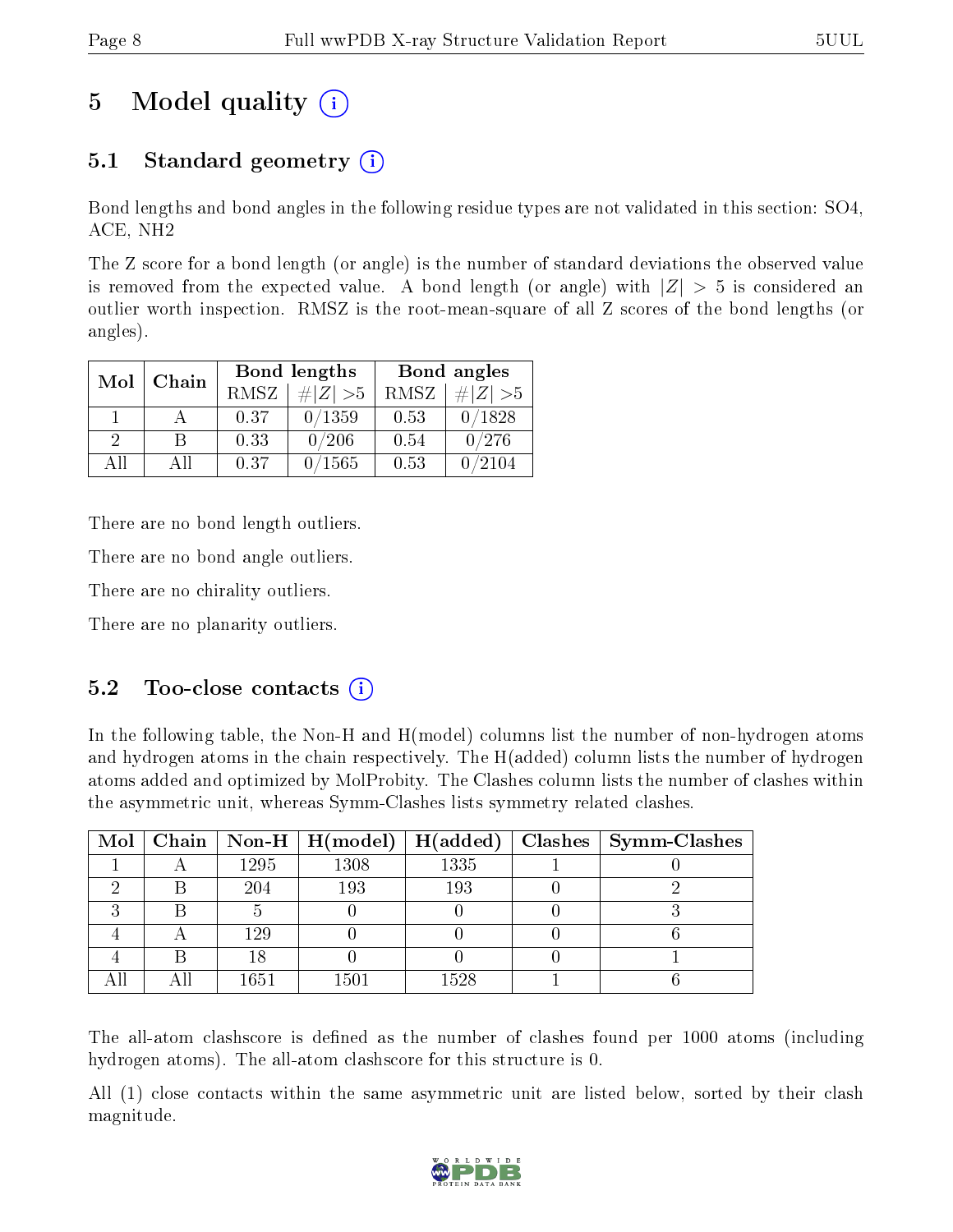| Atom-1                                   | Atom-2                              | Interatomic<br>distance (A) | lash<br>overlap (A) |
|------------------------------------------|-------------------------------------|-----------------------------|---------------------|
| $1 \cdot A \cdot 75 \cdot MET \cdot HPR$ | $1 \cdot \Delta \cdot 125$ PHF $CZ$ | 2.55                        |                     |

All (6) symmetry-related close contacts are listed below. The label for Atom-2 includes the symmetry operator and encoded unit-cell translations to be applied.

|                 |                            | Interatomic    | Clash         |
|-----------------|----------------------------|----------------|---------------|
| Atom-1          | Atom-2                     | distance $(A)$ | overlap $(A)$ |
| 3:B:101:SO4:O3  | 4: A:308:HOH O:0[1]<br>545 | 1.94           | 0.26          |
| 3:B:101:SO4:O2  | 4:A:238:HOH:O[1 545]       | 1.98           | 0.22          |
| 3:B:101:SO4:O1  | 4:A:308:HOH:O[1 545]       | 2.07           | 0.13          |
| 4:A:283:HOH:O   | 4: B:216: HOH: O[2]<br>454 | 2.11           | 0.09          |
| 2:B:12:ARG:NH2  | 4: A:312: HOH:O[2]         | 2.14           | 0.06          |
| 2:B:12:ARG:HH21 | 4: A:312: HOH:O[2]         | 1.60           | 0.00          |

#### 5.3 Torsion angles (i)

#### 5.3.1 Protein backbone  $(i)$

In the following table, the Percentiles column shows the percent Ramachandran outliers of the chain as a percentile score with respect to all X-ray entries followed by that with respect to entries of similar resolution.

The Analysed column shows the number of residues for which the backbone conformation was analysed, and the total number of residues.

| Mol | Chain | Analysed                       | Favoured    | $\mid$ Allowed $\mid$ Outliers | Percentiles                  |
|-----|-------|--------------------------------|-------------|--------------------------------|------------------------------|
|     |       | $163/152$ (107\%)   161 (99\%) |             | $2(1\%)$                       | $\mid$ 100 $\mid$ 100 $\mid$ |
|     |       | $24/25(96\%)$                  | $24(100\%)$ |                                | 100                          |
| All | All   | $187/177$ (106\%)   185 (99\%) |             | $2(1\%)$                       | 100<br><b>100</b>            |

There are no Ramachandran outliers to report.

#### 5.3.2 Protein sidechains (i)

In the following table, the Percentiles column shows the percent sidechain outliers of the chain as a percentile score with respect to all X-ray entries followed by that with respect to entries of similar resolution.

The Analysed column shows the number of residues for which the sidechain conformation was analysed, and the total number of residues.

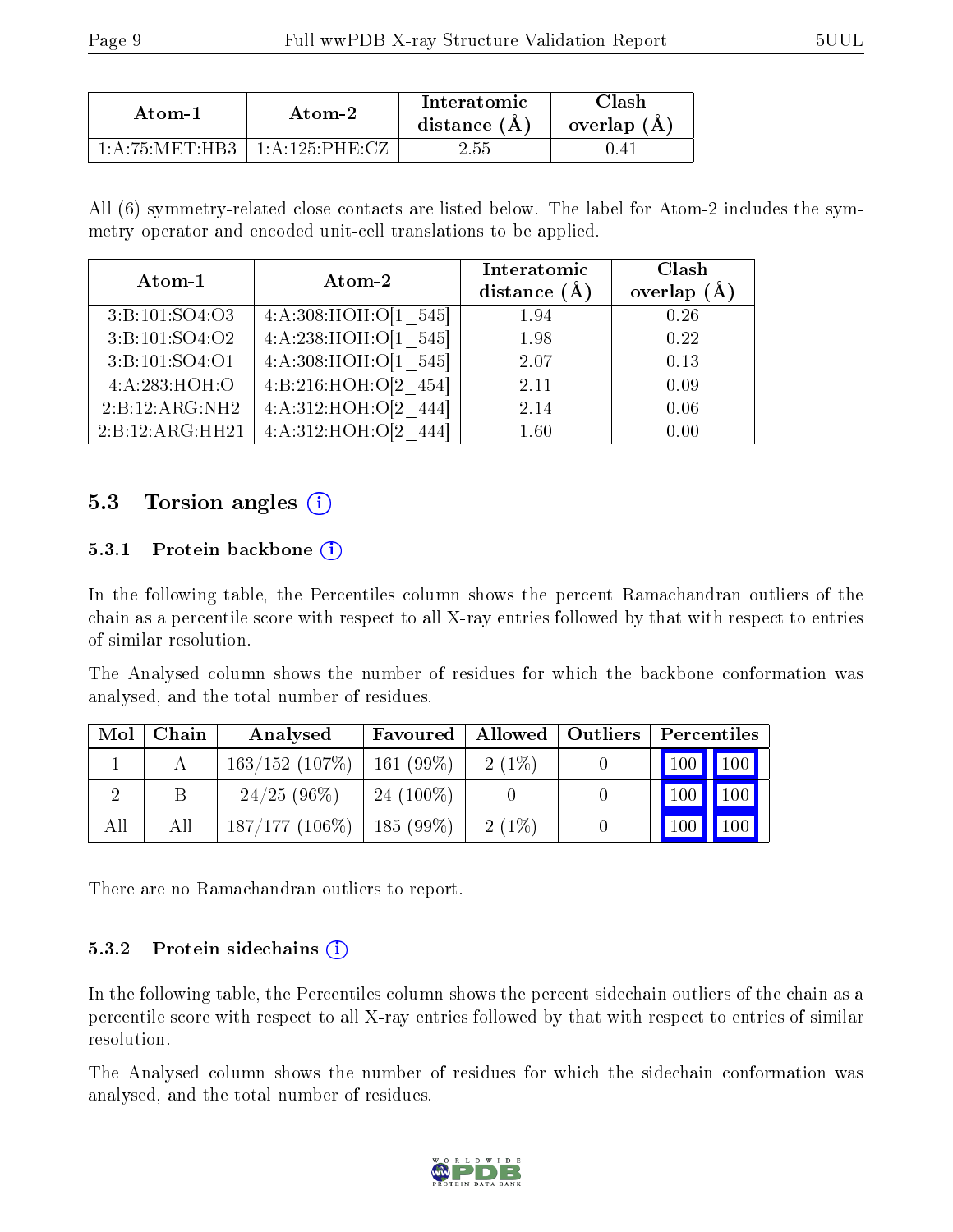| Mol | Chain | Analysed          | Rotameric   Outliers | Percentiles |                     |  |
|-----|-------|-------------------|----------------------|-------------|---------------------|--|
|     |       | $148/135(110\%)$  | 148 $(100\%)$        | $\vert$ 100 | $\vert$ 100 $\vert$ |  |
| റ   |       | $19/18$ (106\%)   | $19(100\%)$          | 100         | 100                 |  |
| All | All   | $167/153$ (109\%) | $167(100\%)$         | 100         | 100                 |  |

There are no protein residues with a non-rotameric sidechain to report.

Some sidechains can be flipped to improve hydrogen bonding and reduce clashes. There are no such sidechains identified.

#### $5.3.3$  RNA  $(i)$

There are no RNA molecules in this entry.

### 5.4 Non-standard residues in protein, DNA, RNA chains (i)

There are no non-standard protein/DNA/RNA residues in this entry.

#### 5.5 Carbohydrates (i)

There are no carbohydrates in this entry.

#### 5.6 Ligand geometry  $(i)$

1 ligand is modelled in this entry.

In the following table, the Counts columns list the number of bonds (or angles) for which Mogul statistics could be retrieved, the number of bonds (or angles) that are observed in the model and the number of bonds (or angles) that are defined in the Chemical Component Dictionary. The Link column lists molecule types, if any, to which the group is linked. The Z score for a bond length (or angle) is the number of standard deviations the observed value is removed from the expected value. A bond length (or angle) with  $|Z| > 2$  is considered an outlier worth inspection. RMSZ is the root-mean-square of all Z scores of the bond lengths (or angles).

| $\vert$ Type $\vert$ Chain $\vert$ Res $\vert$<br><b>Mol</b> |     |   | $^{\shortmid}$ Link $_{\shortmid}$ | Bond lengths             |                       |                                                                                | Bond angles |          |           |
|--------------------------------------------------------------|-----|---|------------------------------------|--------------------------|-----------------------|--------------------------------------------------------------------------------|-------------|----------|-----------|
|                                                              |     |   |                                    |                          | Counts   RMSZ $\vert$ | $\left  \frac{1}{2}  Z  > 2 \right $ Counts $\left  \frac{RMSZ}{RMSZ} \right $ |             |          | $\pm  Z $ |
|                                                              | SO4 | ້ | 101                                | $\overline{\phantom{a}}$ |                       |                                                                                | 6,6,6       | $0.06\,$ |           |

There are no bond length outliers.

There are no bond angle outliers.

There are no chirality outliers.

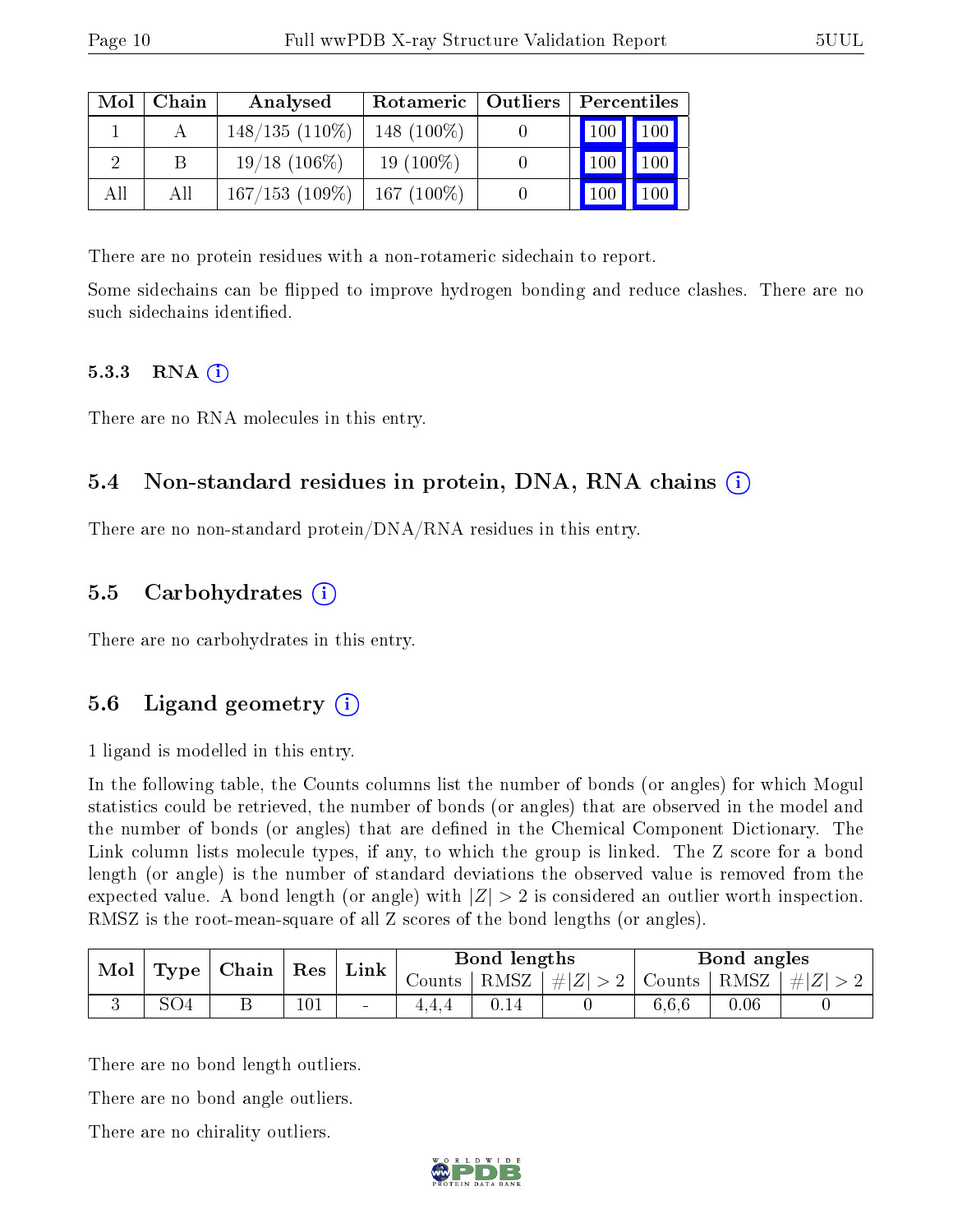There are no torsion outliers.

There are no ring outliers.

1 monomer is involved in 3 short contacts:

|  |             | $\sqrt{\text{Mol} + \text{Chain}} + \text{Res} + \text{Type} + \text{Class} + \text{Symm-Class}$ |
|--|-------------|--------------------------------------------------------------------------------------------------|
|  | $101 + SO4$ |                                                                                                  |

### 5.7 [O](https://www.wwpdb.org/validation/2017/XrayValidationReportHelp#nonstandard_residues_and_ligands)ther polymers (i)

There are no such residues in this entry.

### 5.8 Polymer linkage issues (i)

There are no chain breaks in this entry.

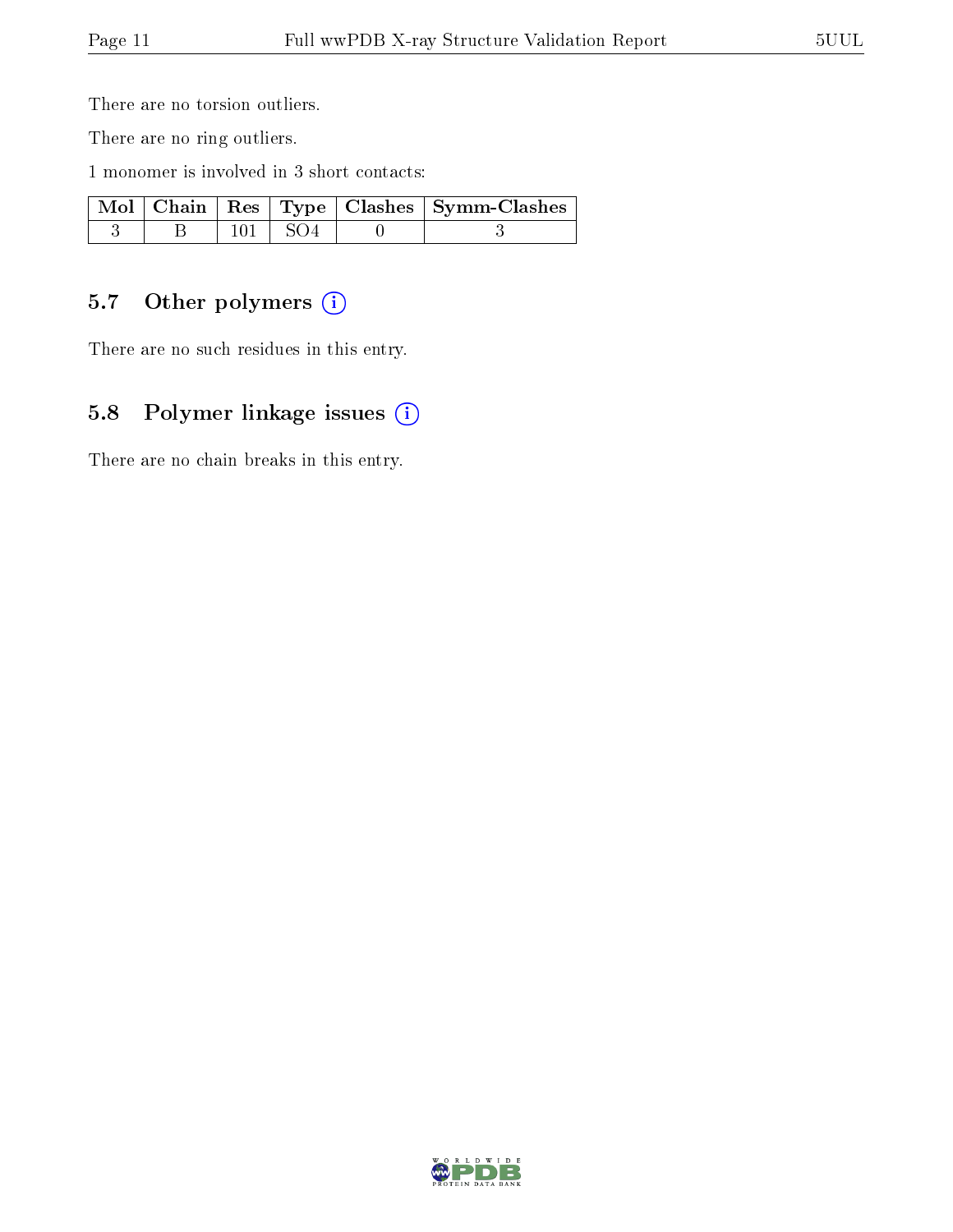## 6 Fit of model and data  $(i)$

### 6.1 Protein, DNA and RNA chains  $(i)$

In the following table, the column labelled  $#RSRZ> 2'$  contains the number (and percentage) of RSRZ outliers, followed by percent RSRZ outliers for the chain as percentile scores relative to all X-ray entries and entries of similar resolution. The OWAB column contains the minimum, median,  $95<sup>th</sup>$  percentile and maximum values of the occupancy-weighted average B-factor per residue. The column labelled ' $Q< 0.9$ ' lists the number of (and percentage) of residues with an average occupancy less than 0.9.

| Mol | Chain | Analysed          | ${ <\hspace{-1.5pt}{\mathrm{RSRZ}} \hspace{-1.5pt}>}$ | $\#\text{RSRZ}{>}2$                        | $\overline{\text{OWAB(A)}^2}$ | $\rm Q\textcolor{black}{<}0.9$ |
|-----|-------|-------------------|-------------------------------------------------------|--------------------------------------------|-------------------------------|--------------------------------|
|     |       | $152/152$ (100\%) | 0.36                                                  | 11 $(7%)$<br>17<br>$\blacksquare$ 15       | 9, 16, 39, 68                 |                                |
|     |       | 23/25(92%)        | 0.51                                                  | 100<br>$\vert$ 100                         | 13, 18, 35, 40                |                                |
| All | All   | 175/177(98%)      | 0.38                                                  | 11 $(6\%)$<br><b>22</b><br>20 <sup>1</sup> | 9, 16, 39, 68                 |                                |

All (11) RSRZ outliers are listed below:

| Mol          | Chain | Res  | Type       | <b>RSRZ</b> |
|--------------|-------|------|------------|-------------|
| 1            | А     | 28   | <b>SER</b> | 7.6         |
| 1            | A     | 27   | GLY        | 5.0         |
| $\mathbf{1}$ | А     | 4    | <b>CYS</b> | 4.4         |
| 1            | А     | 26   | PRO        | 3.5         |
| 1            | A     | 25   | <b>GLN</b> | 3.3         |
| 1            | A     | 1 A  | MET        | 2.9         |
| 1            | А     | 59   | VAL        | 2.7         |
| $\mathbf{1}$ | А     | 55 A | <b>CYS</b> | 2.5         |
| 1            | А     | 23   | ILE        | 2.3         |
| 1            | А     | 108  | ILE        | 2.3         |
| 1            |       | 29   | GLY        | $2.1\,$     |

### 6.2 Non-standard residues in protein, DNA, RNA chains (i)

There are no non-standard protein/DNA/RNA residues in this entry.

#### 6.3 Carbohydrates  $(i)$

There are no carbohydrates in this entry.